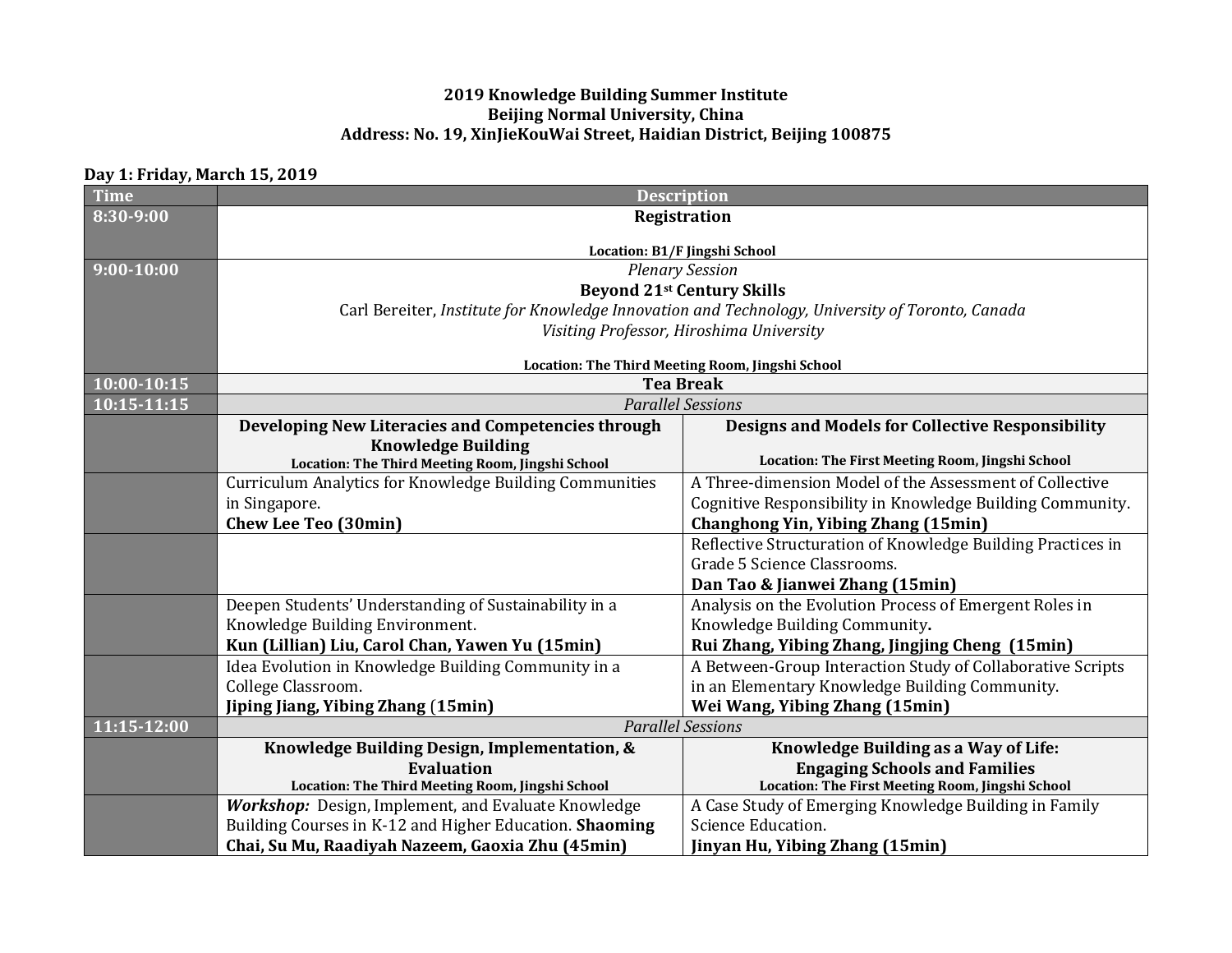|                |                                                                                                              | Teaching Design and Practice of Integrative Practical Activity<br>Curriculum in Primary School Based on Knowledge Building. |  |
|----------------|--------------------------------------------------------------------------------------------------------------|-----------------------------------------------------------------------------------------------------------------------------|--|
|                |                                                                                                              | Ting Tan (15min)                                                                                                            |  |
|                |                                                                                                              | The Design of Knowledge Building in Family Setting - A Case                                                                 |  |
|                |                                                                                                              | Study of a boy's Food Education.                                                                                            |  |
|                |                                                                                                              | Li Zhang, Yibing Zhang (15min)                                                                                              |  |
| $12:00 - 2:00$ | Lunch: Buffet at Jingshi Hotel                                                                               |                                                                                                                             |  |
| $2:00 - 3:00$  | <b>Plenary Session</b>                                                                                       |                                                                                                                             |  |
|                | Research on Learning Resource Organization in Ubiquitous Learning Environment                                |                                                                                                                             |  |
|                | Shengquan Yu, Professor, School of Educational Technology, Beijing Normal University                         |                                                                                                                             |  |
|                |                                                                                                              |                                                                                                                             |  |
|                | Location: The Third Meeting Room, Jingshi School<br><b>Parallel Sessions</b>                                 |                                                                                                                             |  |
| $3:00 - 3:45$  | Pervasive Knowledge Building: Seamless Integration<br><b>Concepts, Designs, and Tools for Sustained Work</b> |                                                                                                                             |  |
|                | of F2F and Online Discourse                                                                                  | with Ideas 1                                                                                                                |  |
|                | Location: The Third Meeting Room, Jingshi School                                                             | Location: The First Meeting Room, Jingshi School                                                                            |  |
|                | Knowledge Building Assistant: A Chatbot-Based Virtual                                                        | Workshop: Setting the Stages for Idea Improvement in                                                                        |  |
|                | Assistant to Sustain Knowledge-Building Discourse with                                                       | Knowledge Forum.                                                                                                            |  |
|                | <b>On-Demand Feedback.</b>                                                                                   | Xiaojuan (Joanna) Qi (45min)                                                                                                |  |
|                | Mei-Hwa Chen (30min)                                                                                         |                                                                                                                             |  |
|                | Idea Transference and Growth between Offline and                                                             |                                                                                                                             |  |
|                | Online Knowledge Building Discourse.                                                                         |                                                                                                                             |  |
|                | Gaoxia Zhu (15min)                                                                                           |                                                                                                                             |  |
| $3:45 - 4:00$  | <b>Tea Break</b>                                                                                             |                                                                                                                             |  |
| 4:00-5:00      | <b>Parallel Sessions</b>                                                                                     |                                                                                                                             |  |
|                | <b>TBC</b>                                                                                                   | <b>Concepts, Designs, and Tools for Sustained Work</b>                                                                      |  |
|                |                                                                                                              | with Ideas 2                                                                                                                |  |
|                | Location: The Third Meeting Room, Jingshi School<br>A Socialized Flipped Classroom approach to Fostering     | Location: The First Meeting Room, Jingshi School<br>Encouraging Knowledge Building by Reciprocal Kit-Build Concept          |  |
|                | Knowledge Construction.                                                                                      | Map to Share Each Other's Understanding.                                                                                    |  |
|                | Jingjing Cui (30min)                                                                                         | Yusuke Hayashi & Aryo Pinandito (30min)                                                                                     |  |
|                | Research on the Tool of Automatic Construction of                                                            | Cases in lab school in Dlian City.                                                                                          |  |
|                | Concept Map in ShuKe Forum.                                                                                  | Principal Lin and Liwei Lin, Miaomiao Qu, Shuang Zhang (30                                                                  |  |
|                | Oliver Xue (30 min)                                                                                          | min)                                                                                                                        |  |
|                |                                                                                                              |                                                                                                                             |  |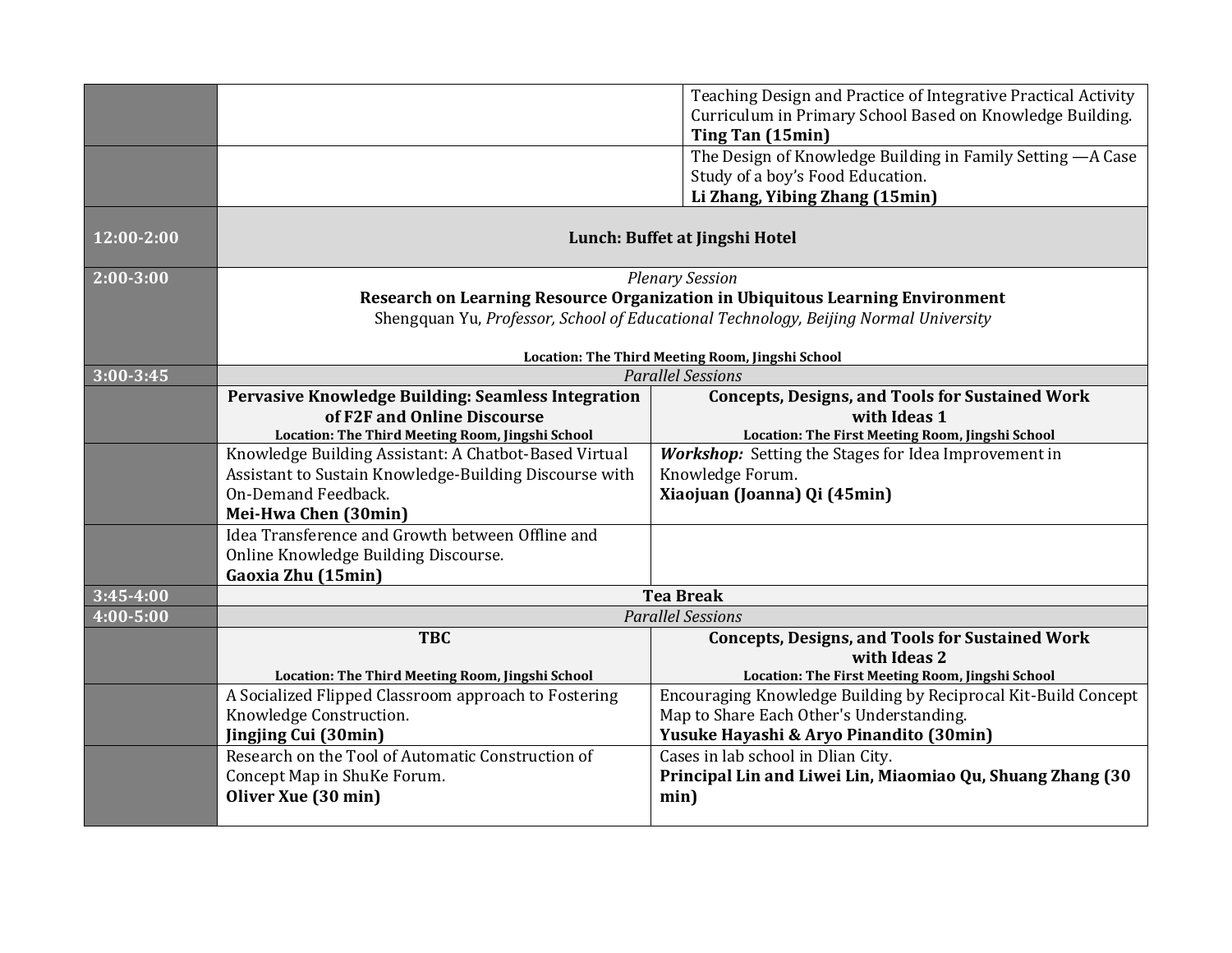## **Day 2: Saturday, March 16, 2019**

| <b>Time</b>    | <b>Description</b>                                                                                    |                                                                |  |
|----------------|-------------------------------------------------------------------------------------------------------|----------------------------------------------------------------|--|
| $9:00 - 10:00$ | <b>Plenary Session:</b>                                                                               |                                                                |  |
|                | <b>Globally Networked Knowledge Building Hubs of Innovation</b>                                       |                                                                |  |
|                | Marlene Scardamalia, Institute for Knowledge Innovation and Technology, University of Toronto, Canada |                                                                |  |
|                | Visiting Professor, Hiroshima University                                                              |                                                                |  |
|                |                                                                                                       |                                                                |  |
|                | Location: The Third Meeting Room, Jingshi School                                                      |                                                                |  |
| 10:00-10:15    | <b>Tea Break</b>                                                                                      |                                                                |  |
| 10:15-11:00    | <b>Parallel Sessions</b>                                                                              |                                                                |  |
|                | <b>Spreading Knowledge Building through School-</b>                                                   | <b>Teacher Professional Development</b>                        |  |
|                | <b>University Partnerships</b>                                                                        | and Lifelong Innovation                                        |  |
|                |                                                                                                       |                                                                |  |
|                | Location: The Third Meeting Room, Jingshi School                                                      | Location: The First Meeting Room, Jingshi School               |  |
|                | <b>Teacher Panel:</b> Three Cases of Knowledge Building                                               | Investigating Teachers' Pedagogical Practices and Beliefs      |  |
|                | Practice in a school from Xinjiang Province.                                                          | Regarding Developing Creative Thinking in Training Institutes  |  |
|                | Fujun Zhao, Xueqin Chen, Rui Wang, Yali Chen,                                                         | Offering Robotics Education.                                   |  |
|                | <b>Yibing Zhang (45min)</b>                                                                           | Yanwen Long, Yufeng Sun, Yuqin Yang, Lina Wei (15min)          |  |
|                |                                                                                                       | Transforming the Teaching Belief of In-service Teacher from    |  |
|                |                                                                                                       | Teacher-centered to Student-centered through Knowledge         |  |
|                |                                                                                                       | Building.                                                      |  |
|                |                                                                                                       | <b>Yujie Chen, Yibing Zhang (15min)</b>                        |  |
|                |                                                                                                       | Teaching Design and Practice of Integrative Practical Activity |  |
|                |                                                                                                       | Curriculum in Primary School Based on Knowledge Building.      |  |
|                |                                                                                                       | Ting Tan (15min)                                               |  |